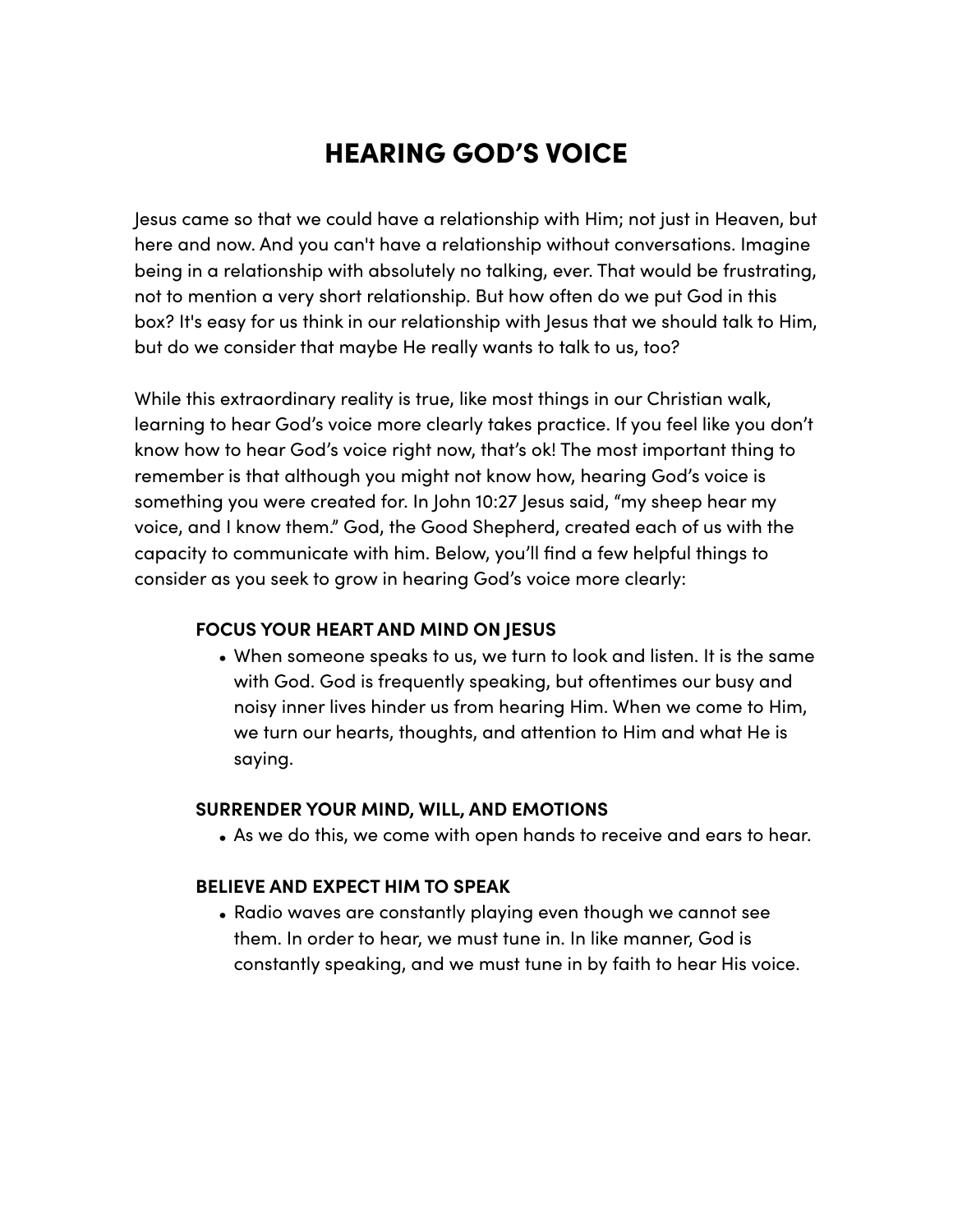# **IN WHAT WAYS DOES GOD SPEAK?**

God is not limited to one form of communication. He is all-powerful; He is omnipresent; He is sovereign. All throughout Scripture, we see God speaking to His people in many diferent ways, and He is still speaking to us today. These are a few ways He can speak:

#### **SCRIPTURE**

• Scripture is the foundation for how we know God and hear His voice. At times, the Spirit will cause a verse to stand out and bring new revelation and insight into a situation (Hebrews 4:12).

# **STILL, SMALL VOICE OR WHISPER**

- Thoughts We have the mind of Christ and God speaks through our thoughts. For example, as you pray for your neighbors, you suddenly think to pray peace for their children (1 Corinthians 2:16).
- Mental images or pictures God often speaks into our imagination through mental pictures, just as Jesus did what He saw the Father do. For instance, you are praying for America and you see God lighting a fire in the Midwest in your mind's eye, which leads you to pray that God's presence would fall in the Midwest like a fire (John 5:19, 8:38).
- A sense God's Spirit is sealed in us, and will speak to our innermost being. For example, throughout the day you have an intuitive sense or feeling that you need to pray for a friend or talk to a certain person (Ephesians 1:13-14).

#### **DREAMS**

• Not all dreams are from God, but sometimes we wake up with a clear sense that God was speaking (Acts 16:9).

# **OTHER**

• Be open for God to speak outside the box, such as with an audible voice (Matthew 3:17, Acts 9:4), a vision you see with your eyes (Acts 10:9-11), natural circumstances (Psalm 19:1-2), etc.